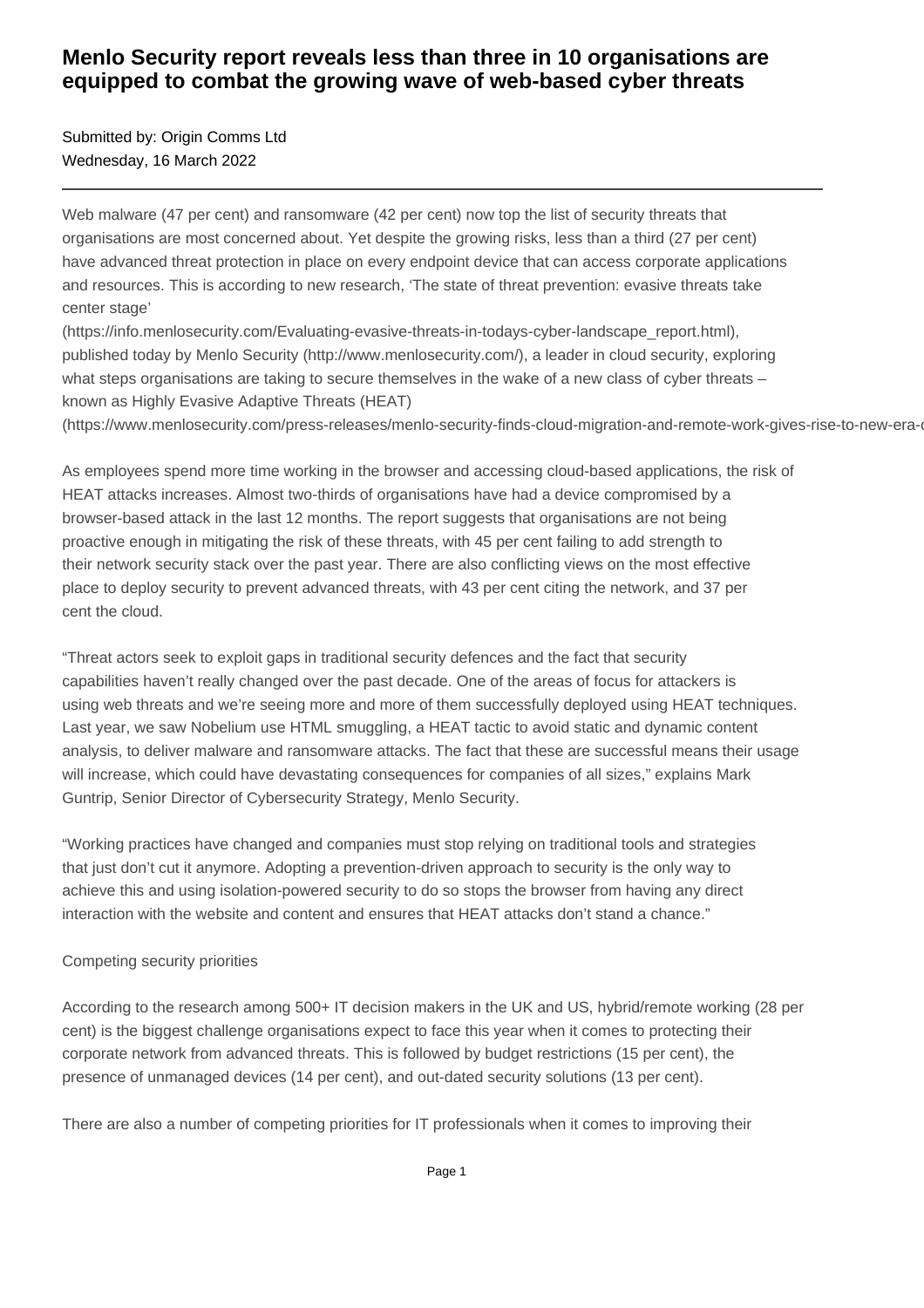security posture in 2022. Training staff tops the list (61 per cent), followed by technology investment to protect the corporate network (60 per cent), adapting to new ways of working (50 per cent), and investing in skilled security members at 45 per cent.

Additional research findings:

Although 55 per cent of respondents have invested in their security stack over the past year and 27 per cent have advanced threat protection in place, it is not having the desired effect as attacks are still successfully penetrating their defence lines.

Half of respondents believe that firewalls are an effective way of mitigating HEAT attacks, and 31 per cent favour VPNs.

Organisations believe that the threat of a cyber attack is a case of 'when' not 'if', regardless of size. Consequently, IT decision makers are most concerned about the reputational damage (62 per cent) and financial loss (57 per cent) that a security breach could have on their business.

According to Guntrip: "Organisations need to prioritise a review of their network security solution stack. HEAT target web browsers as the attack vector and employ techniques to evade detection by multiple layers in current security stacks, including firewalls, Secure Web Gateways, sandbox analysis, URL Reputation and phishing detection, so clearly a new strategy is needed."

### What are HEAT attacks?

The Menlo Labs research team has been analysing Highly Evasive Adaptive Threats (HEAT) (https://www.menlosecurity.com/blog/too-hot-to-handle-why-modern-work-has-given-rise-to-heat-attacks/), which bypass traditional security defences, including firewalls, Secure Web Gateways, sandbox analysis, URL Reputation, and phishing detection. The team observed a 224 per cent increase in HEAT attacks in the second half of 2021

(https://www.menlosecurity.com/press-releases/menlo-security-finds-cloud-migration-and-remote-work-gives-rise-to-new-era-

Used to deliver malware or to compromise credentials, which in many cases leads to ransomware payloads, HEAT attacks include at least one of four evasion techniques:

Evades Both Static and Dynamic Content Inspection Evades Malicious Link Analysis Evades Offline Categorisation and Threat Detection Evades HTTP Traffic Inspection Survey Methodology

The survey questioned 505 IT decision makers across the United States and United Kingdom, including CIOs and CISOs, on the HEAT landscape, how businesses are responding to threats, and what their security challenges and priorities are for 2022. The interviews were conducted by Sapio Research in February 2022 using an email invitation and an online survey.